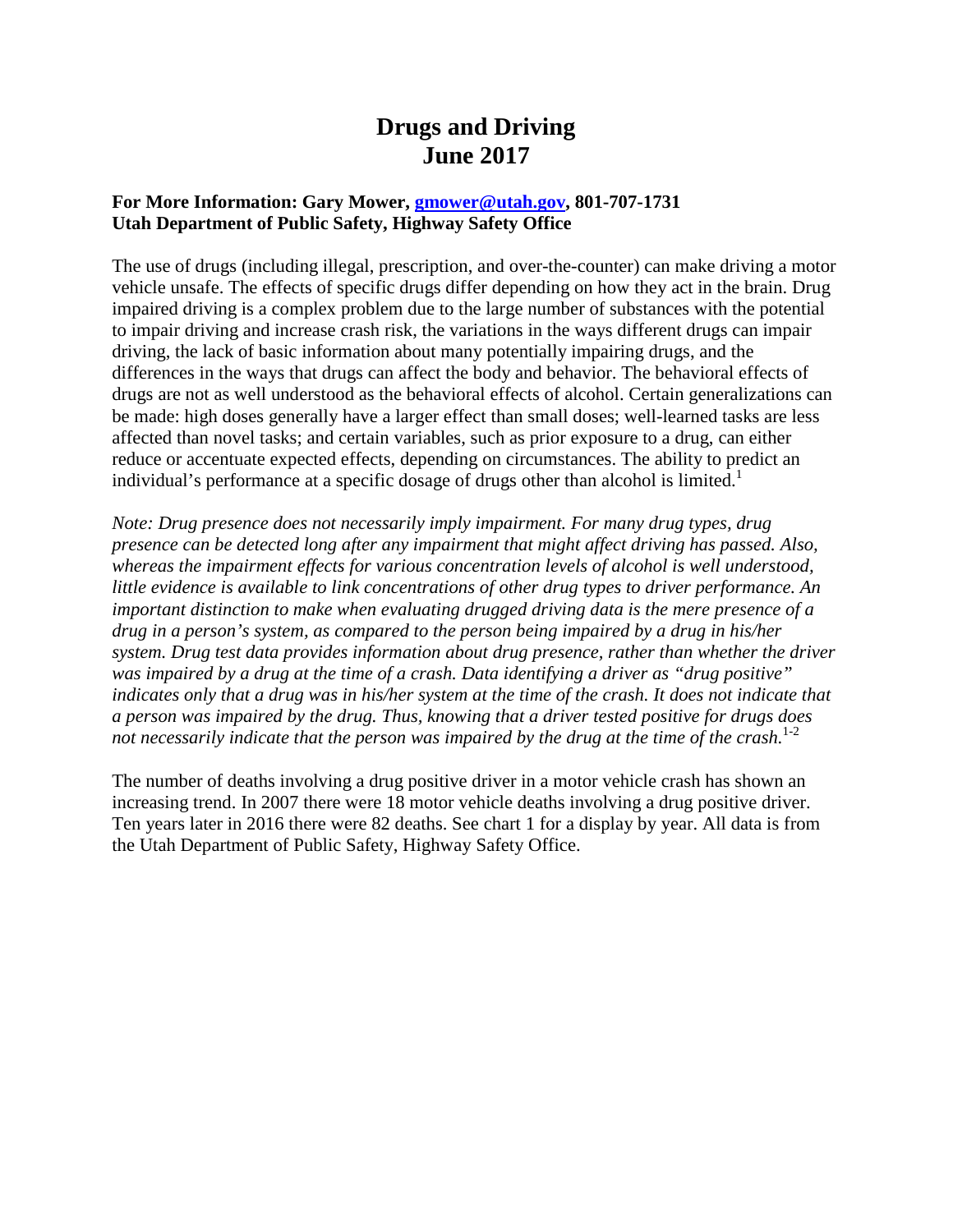

## **Testing**

Some of the increase in positive drug tests may be due to an increase in the number of drivers in fatal crashes that are tested for drugs with the results being reported to the Fatality Analysis Reporting System (FARS). The percent of drivers over the last five years (2012-2016) that were tested has seen a slight increase from 50.8% in 2012 to 56.0% in 2016. See Chart 2 for a display by year.

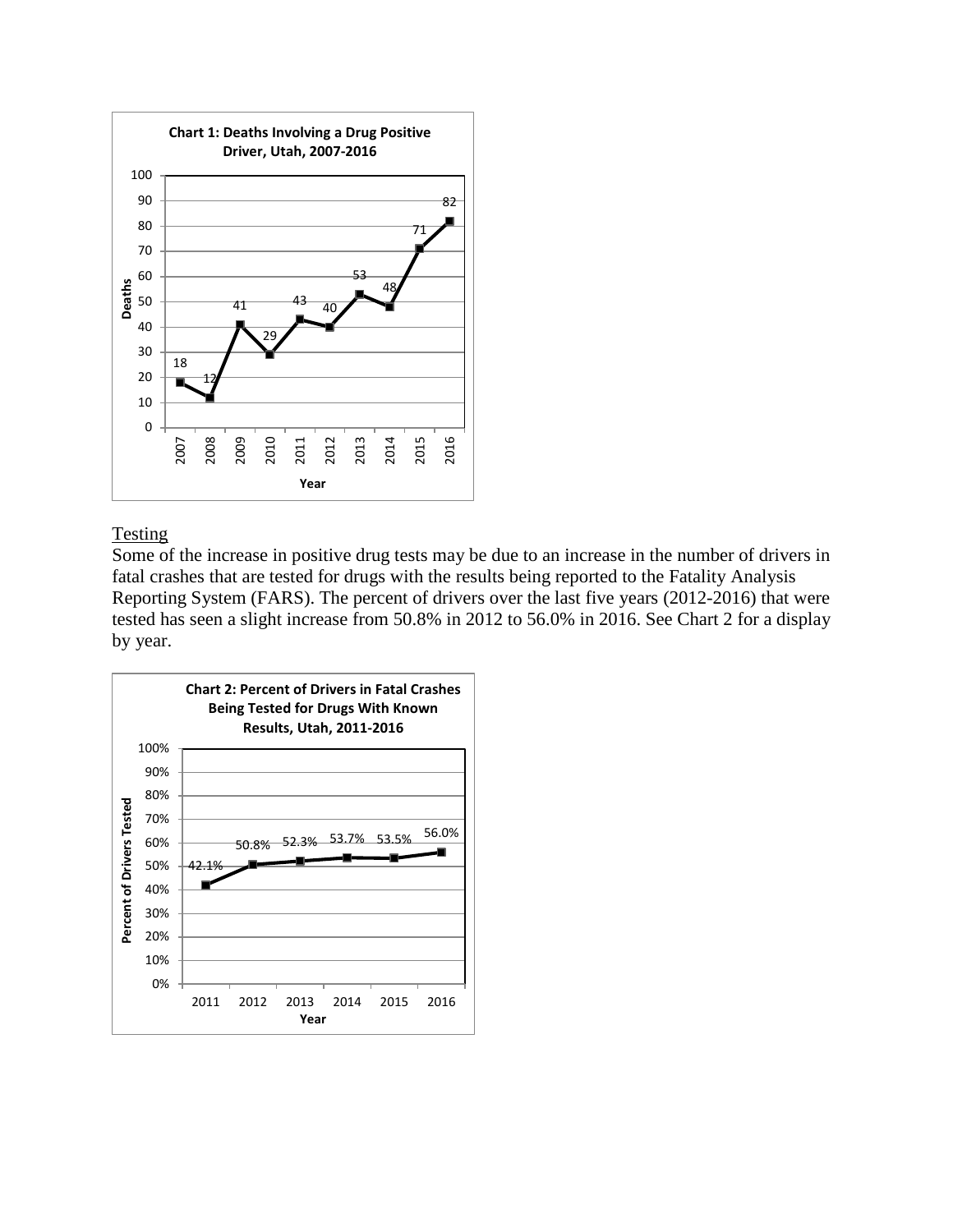## Which drugs are drivers testing positive for?

Marijuana is far and away the most common drug that drivers are testing positive for in fatal crashes. There were 143 positive test results for marijuana/THC over the last 10 years. Methamphetamine is a clear second place with 85 positive test results. See Table 1 for a list of the top drugs drivers are testing positive for in fatal crashes in Utah over the last 10 years.

| <b>Table 1: Drug Positive Driver Test</b><br><b>Results in Fatal Crashes,</b> |                 |                     |
|-------------------------------------------------------------------------------|-----------------|---------------------|
| Utah, 2007-2016                                                               |                 |                     |
| <b>Rank</b>                                                                   | Drug            | <b>Positive</b>     |
|                                                                               |                 | <b>Test Results</b> |
| 1                                                                             | Marijuana/THC   | 143                 |
| $\overline{2}$                                                                | Methamphetamine | 85                  |
| 3                                                                             | Amphetamine     | 26                  |
| 3                                                                             | Oxycodone       | 26                  |
| 5                                                                             | Hydrocodone     | 22                  |
| 6                                                                             | Diazepam        | 18                  |
| 7                                                                             | Nordiazepam     | 14                  |
| 8                                                                             | Cocaine         | 12                  |
| 8                                                                             | Morphine        | 12                  |
| 10                                                                            | Alprazolam      | 10                  |

## Marijuana

Marijuana is the most commonly used illegal drug in the United States. Research studies have shown negative effects of marijuana on drivers, including an impairment of judgment of time and distance, decrease in motor coordination, increase in lane weaving, poor reaction time, and decrease in attention to the road. $3-6$ 

Marijuana is the leading drug found among drug positive drivers in fatal crashes in Utah. There have been 143 drivers in fatal crashes over the last 10 years that tested positive for marijuana. This is much higher than any other drug. In addition, marijuana positive tests among drivers in fatal crashes have skyrocketed the last three years. Drivers testing positive for marijuana have increased from 10 in 2013 to 26 in 2016, with a high of 38 in 2015. See Chart 3 for a display by year.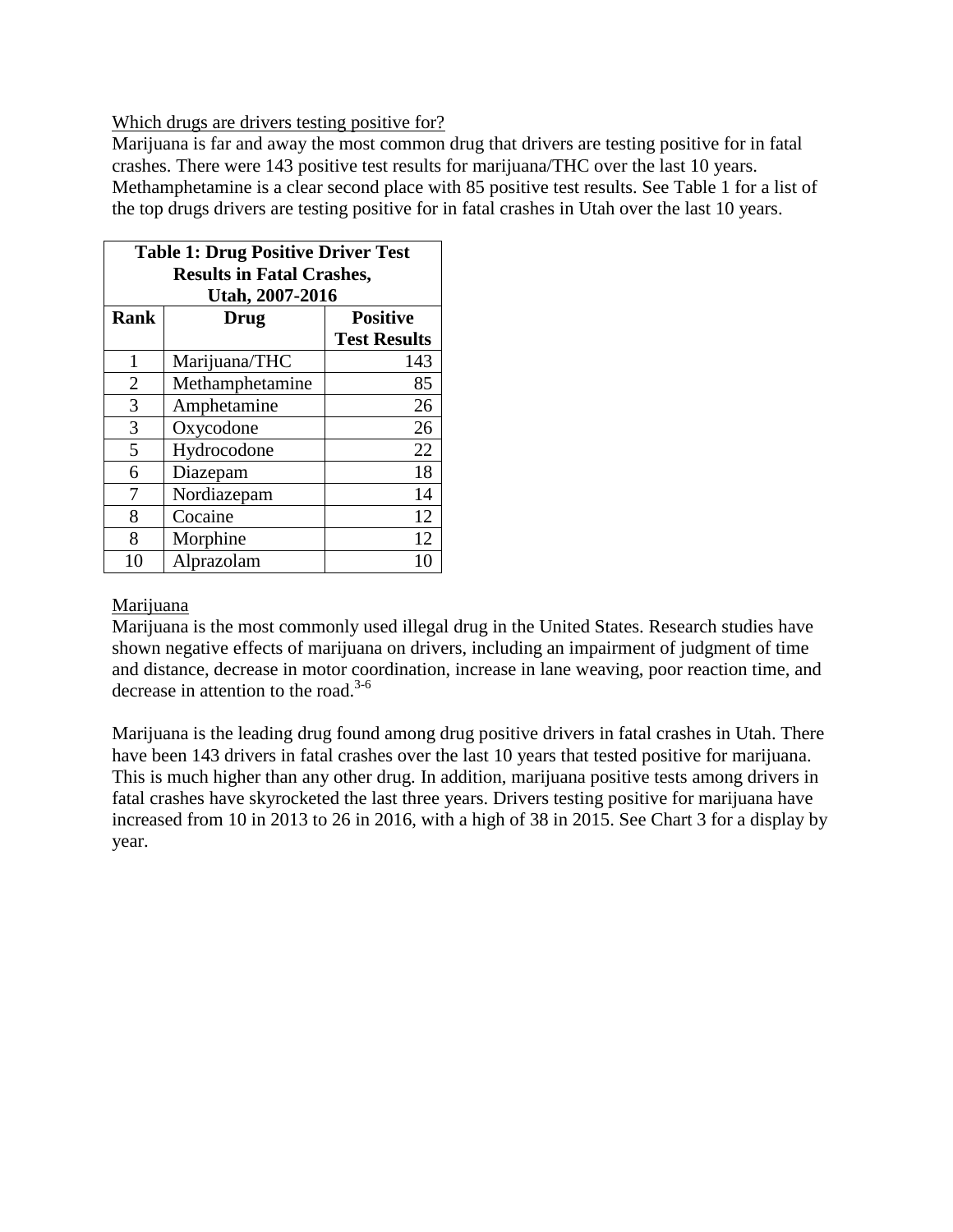

## Methamphetamine

Methamphetamine is an extremely addictive stimulant drug. It can be prescribed by a doctor to treat attention deficit hyperactivity disorder (ADHD) and other conditions, although it is rarely used medically, and only at doses much lower than those typically abused.<sup>7</sup> Methamphetamine can lead drivers to be aggressive and reckless when driving.<sup>8</sup> Methamphetamine is the second highest drug that drivers are testing positive for in fatal crashes. There have been 85 positive test results for methamphetamine over the last 10 years. Most (73%) of these positive test results have been over the last 5 years. See Chart 4 for a display by year.

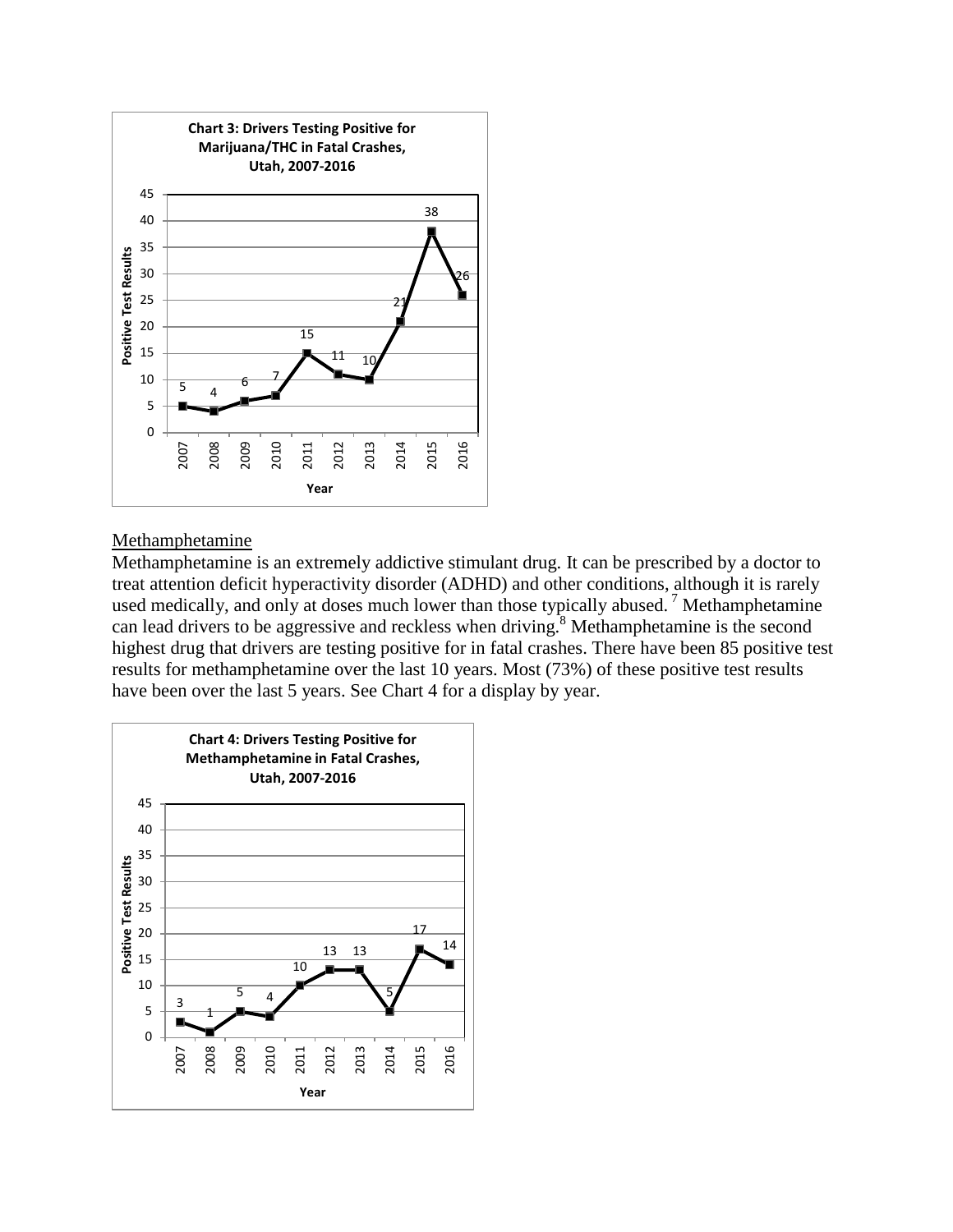### Prescription Drugs

Some prescription drugs have mind-altering properties and, because of that, are sometimes taken for reasons or in ways or amounts not intended by a doctor, or taken by someone other than the person for whom they are prescribed. Commonly abused classes of prescription drugs include opioids (for pain), central nervous system depressants (for anxiety and sleep disorders), and stimulants (for ADHD and narcolepsy). It is hard to distinguish between legal and illicit use of prescription drugs. 9

After the top two drugs, the majority of the rest of the ten highest drugs are prescription drugs. Keep in mind that the total positive driver test results for the third through tenth highest drugs are about the same as the total for just marijuana.

Oxycodone (#3), Hydrocodone (#5), and Morphine (#8) are opioid prescription drugs that are commonly abused. These drugs affect driving as they may impair thinking or reactions, and they may cause dizziness or severe drowsiness.<sup>10</sup> Amphetamine (#3) is a stimulant prescription drug. Amphetamine affects driving as it may cause dizziness, blurred vision, or restlessness, and it may hide the symptoms of extreme tiredness.10 Diazepam (#6), Nordiazepam (#7), and Alprazolam (#10) are central nervous system depressant prescription drugs. These drugs affect driving by impairing thinking, reactions, and alertness. $^{11}$ 

### Who are the Drug Positive Drivers?

Over the last five years, 70% of the drivers who had positive drug tests were males. The age groups that had the highest rates of positive drug tests in fatal crashes per licensed driver were drivers aged 20-24, 35-39, and 50-54 years. Drivers aged 20-39 years accounted for nearly half (48%) of the drug positive drivers in fatal crashes.

Drivers testing positive for marijuana in fatal crashes were 78% male and the highest rates were seen in the 15-39 year age groups, with the 20-24 year old age group having the highest rate. Over one-fourth (28%) of the drivers who tested positive for marijuana were 20-24 years.

## Positive Test vs. Impairment

In an effort to get a truer picture of the amount of drug positive drivers who were under the influence, the crash report fields "suspected drug/alcohol involvement" and "suspected driving under the influence of alcohol/drugs/medication" were analyzed. While this is not a perfect method of analyzing impairment and it has its own drawbacks, it provides another tool in analyzing the data. Over the last five years, 35.5% of the drivers testing positive for drugs in fatal crashes were suspected of having drug/alcohol involvement in the crash or suspected driving under the influence. Many of the drivers who were not suspected of having drug/alcohol involvement in the crash were marked as unknown involvement (45.0%). This may be due to the fact that many of the drug positive drivers in fatal crashes die in the crash so field sobriety testing and evaluations by a drug recognition expert officer, the two most substantive roadside impairment testing methods, could not be employed.<sup>1,8</sup>

### Conclusion

Drugged driving is a complex issue. A drug positive driver and a drug impaired driver are not interchangeable terms. The number of fatal crashes involving a driver testing positive for drugs